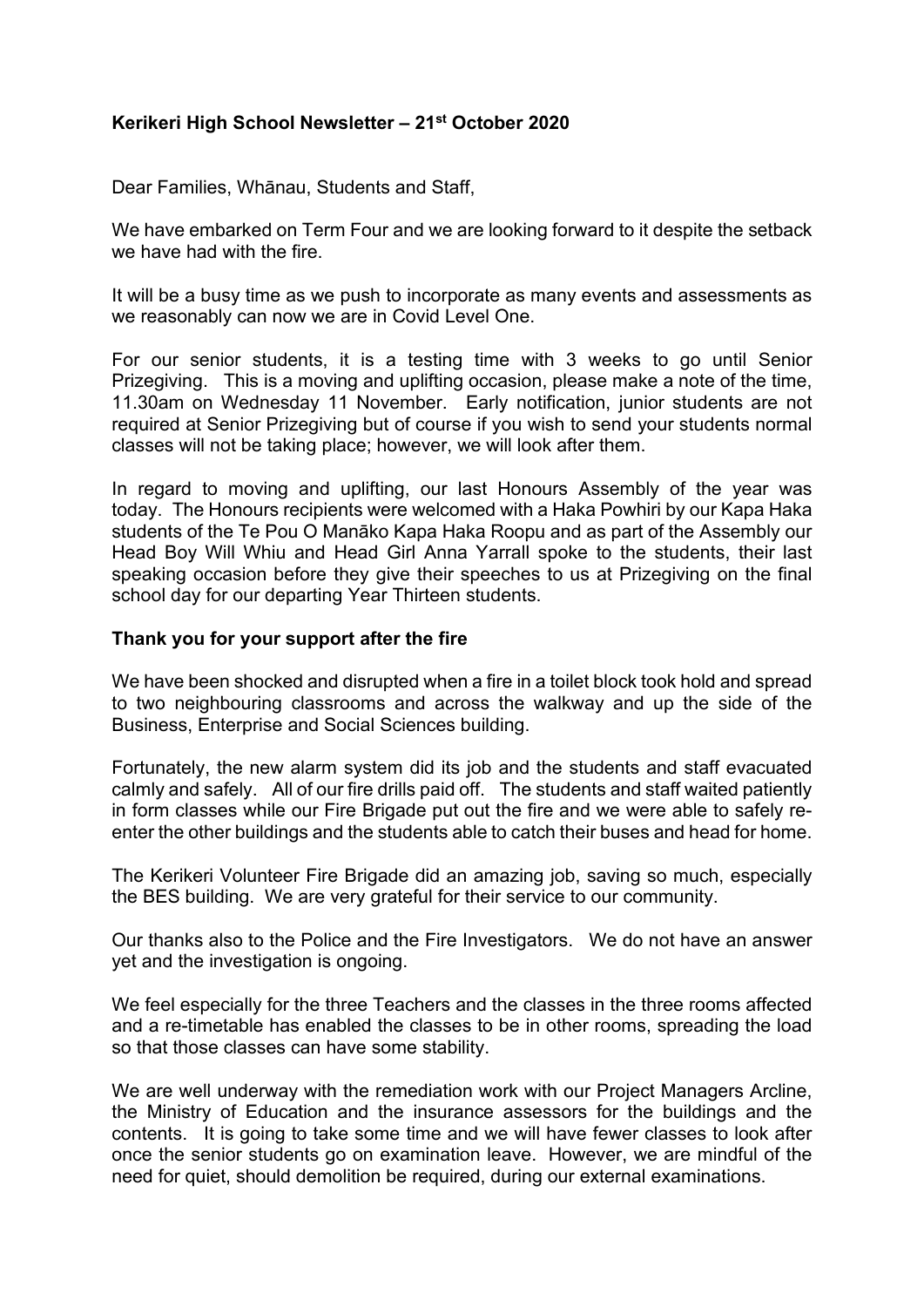We will keep you informed and we thank you for all the information and care that has come. Just a reminder that if you do have any information about the fire could you please contact our Associate Principal, Mr Mike Clent.

## **A lot happened in the Holidays**

We were very pleased that our Dean of Year Ten organized a second trip to the Outdoor Pursuits Centre as so many students had applied to be able to have this experience. Thank you to Miss Collins, Mr Clent and Mrs Scott for each taking a van of our students to enjoy all of the challenging opportunities at Turangi in the first week.

We also had our Mountain Biking Team competing in Wellington and thank you to Mr Pilling and Mrs Yates for taking those students to the Nationals. We had some great results with Lily Wilson third in both the Downhill and Enduro for Under 20s and Tyree Robinson, Fourth in the U16 Cross Country. Our Team came in 23<sup>rd</sup> out of the 103 schools competing.

Having won our local Auctioneering Competition our three Auctioneers including our School Winner for 2020 Nimish Singh were invited to Auckland to compete in the National Schools' Auctioneering Competition run by the Real Institute of New Zealand. The Winner against very tough competition was Nic Powell from Year 11.

On the last day before the holidays our Boys' First Eleven Football Team travelled professionally presented in Number Ones to the big final of the season – up against Whangarei Boys' High School. They had a great win and brought home the coveted trophy.

## **National Winner**

Congratulations to Year 13 student Emma Rogers who won the 2020 Mental Health Awareness Week Photo Challenge with her photograph responding to the theme of Whenua.

## **STANZA National Spanish Speech Competition**

Congratulations to Nimish Singh who placed 2nd at Level 2 and Gilda Tejada who won the Scholarship category in the STANZA National Spanish Speech Competition held in September.

### **Motocross Success**

Well done to Logan Denize who competed at the Rotorua Schools Motocross Challenge in the very competitive 15-19 age group 125cc placing First overall. Logan also raced at Tauranga in the Schools Motocross Challenge placing 3rd for Kerikeri High School.

## **Outstanding Editing in ShowQuest**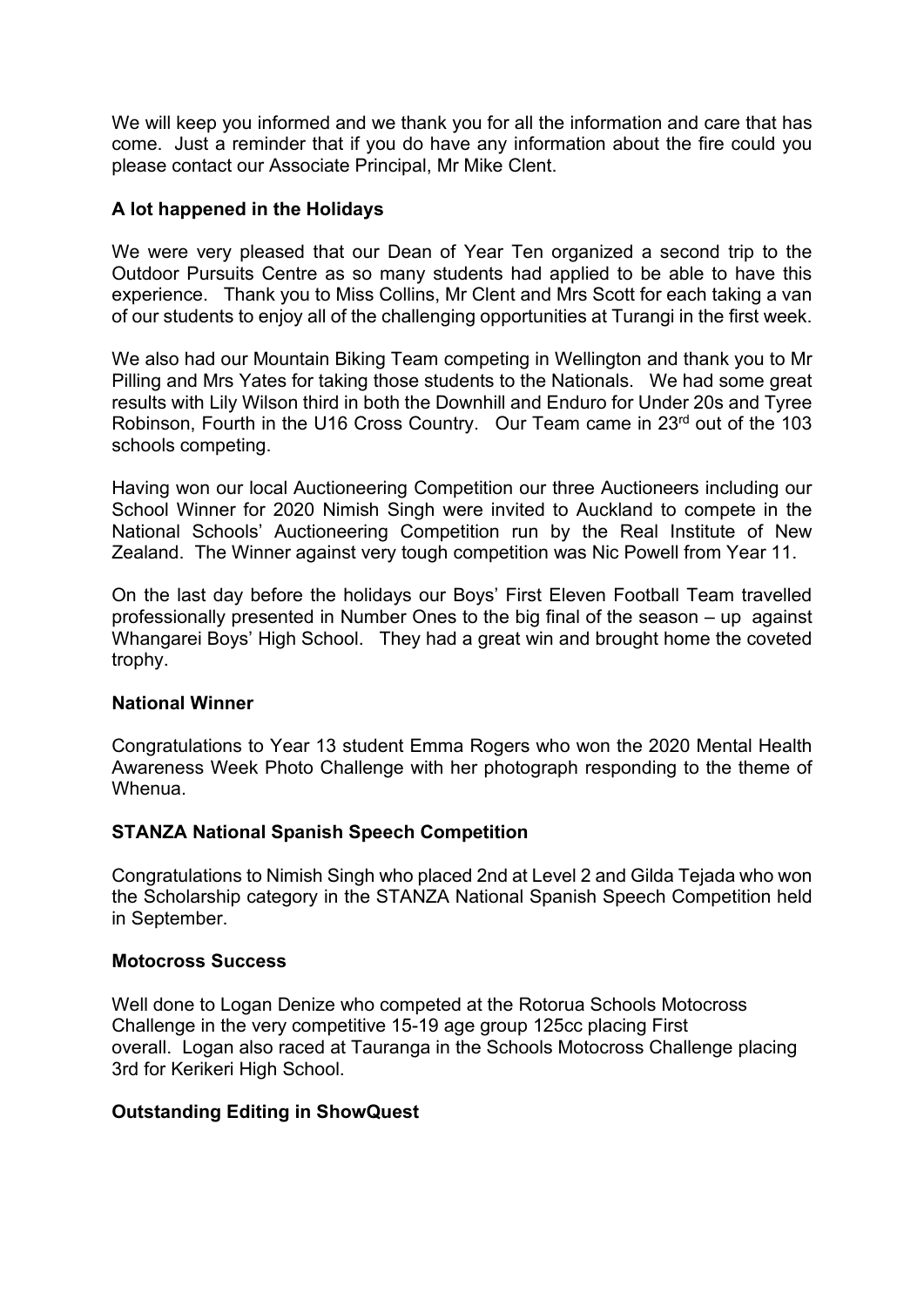Noah Crooks has been recognised for this outstanding editing in his ShowQuest piece. Noah has been offered Zoom mentoring by industry Professional Shae Sterling as a Prize.

## **Gardening Tools Wanted**

Do you have any gardening tools at home that are not being used? The Year 8 Gardening classes would put them to good use, especially small hand tools such as trowels and forks but anything is appreciated.

And our SAVE members are working on our gardens during lunchtimes on Tuesday and Friday this week – a great way to put some aroha back into their School.

### **We Are Learners**

At Kerikeri High School we express our Values as WAKA

We are Learners – Whaia te Matauranga

Act with Respect – Manaaki te tangata

Keep ourselves Safe – Tiaki tangata

Always Proud – Kia manawanui

After a term when we have emphasised Keep Ourselves Safe we are now encouraging all our students and especially at the moment, our seniors, to concentrate on these last days as there is still time to make a real difference. Our advice in the Daily Notices is to make every day and every class count, be organised and deliberate, work hard and with focus, ask questions and do your very best. Your Teachers are there wanting to help each of you – please ask them for any assistance you need. Plan your time and remember to include time to switch off and relax – take care of yourself.

### **Pink Shirt Day**

This day to make a visible stand against bullying was postponed nationally earlier in the year and has now been disrupted by the fire at our School. We made an effort to support Pink Shirt Anti Bullying Day on the day our seniors were here and we have plans for the junior students to get their opportunity.

### **Labour Day**

The last National Holiday for the year takes place on Monday 26 October.

## **Our Busy Calendar**

On the calendar for the next two weeks we also have Outdoor Education Classes Sea Kayaking, Enrolment Evening for our students for next year, Dargaville Run/Walk, Northland Secondary Schools' event Kiwi Tag for Year 7 and 8, Transition visits from Riverview and Kerikeri Primary students, the Young Enterprise Company